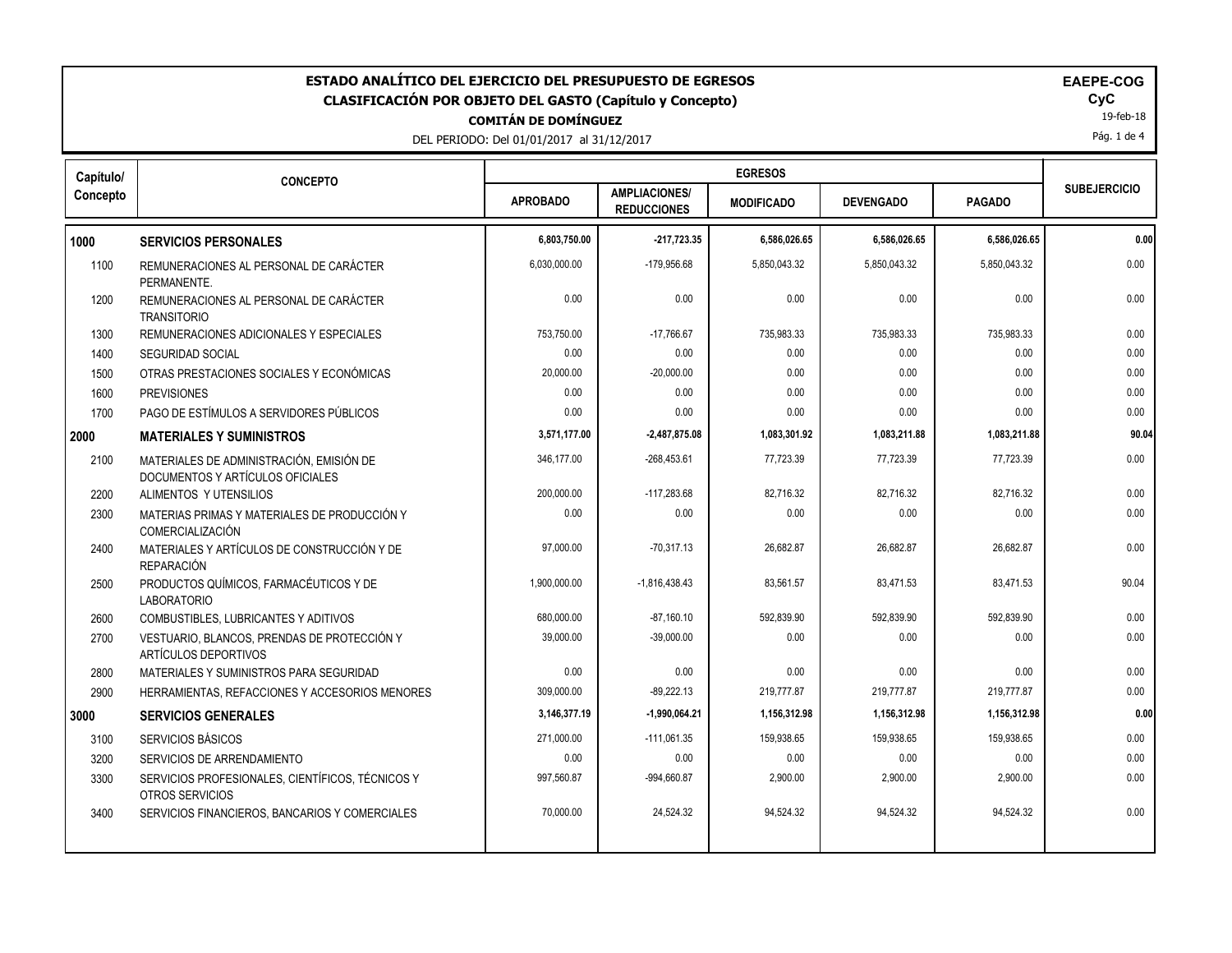| ESTADO ANALÍTICO DEL EJERCICIO DEL PRESUPUESTO DE EGRESOS<br><b>EAEPE-COG</b><br>CyC<br>CLASIFICACIÓN POR OBJETO DEL GASTO (Capítulo y Concepto)<br>19-feb-18<br><b>COMITÁN DE DOMÍNGUEZ</b><br>Pág. 2 de 4<br>DEL PERIODO: Del 01/01/2017 al 31/12/2017 |                                                                       |                 |                                            |                   |                  |               |                     |  |
|----------------------------------------------------------------------------------------------------------------------------------------------------------------------------------------------------------------------------------------------------------|-----------------------------------------------------------------------|-----------------|--------------------------------------------|-------------------|------------------|---------------|---------------------|--|
| Capítulo/                                                                                                                                                                                                                                                |                                                                       |                 |                                            |                   |                  |               |                     |  |
| Concepto                                                                                                                                                                                                                                                 | <b>CONCEPTO</b>                                                       | <b>APROBADO</b> | <b>AMPLIACIONES/</b><br><b>REDUCCIONES</b> | <b>MODIFICADO</b> | <b>DEVENGADO</b> | <b>PAGADO</b> | <b>SUBEJERCICIO</b> |  |
| 3500                                                                                                                                                                                                                                                     | SERVICIOS DE INSTALACIÓN, REPARACIÓN,<br>MANTENIMIENTO Y CONSERVACIÓN | 465,000.00      | -394,882.06                                | 70,117.94         | 70,117.94        | 70,117.94     | 0.00                |  |
| 3600                                                                                                                                                                                                                                                     | SERVICIOS DE COMUNICACIÓN SOCIAL Y PUBLICIDAD                         | 164,000.00      | $-99,000.00$                               | 65,000.00         | 65,000.00        | 65,000.00     | 0.00                |  |
| 3700                                                                                                                                                                                                                                                     | SERVICIOS DE TRASLADO Y VIÁTICOS                                      | 638,816.32      | $-530,416.12$                              | 108,400.20        | 108,400.20       | 108,400.20    | 0.00                |  |
| 3800                                                                                                                                                                                                                                                     | <b>SERVICIOS OFICIALES</b>                                            | 500,000.00      | 151,775.87                                 | 651,775.87        | 651,775.87       | 651,775.87    | 0.00                |  |
| 3900                                                                                                                                                                                                                                                     | OTROS SERVICIOS GENERALES                                             | 40,000.00       | $-36,344.00$                               | 3,656.00          | 3,656.00         | 3,656.00      | 0.00                |  |
| 4000                                                                                                                                                                                                                                                     | TRANSFERENCIAS, ASIGNACIONES, SUBSIDIOS Y OTRAS AYI                   | 3,780,740.90    | 366,866.01                                 | 4,147,606.91      | 4,134,005.54     | 4,134,005.54  | 13,601.37           |  |
| 4100                                                                                                                                                                                                                                                     | TRANSFERENCIAS INTERNAS Y ASIGNACIONES AL SECTOR<br>PÚBLICO           | 0.00            | 0.00                                       | 0.00              | 0.00             | 0.00          | 0.00                |  |
| 4200                                                                                                                                                                                                                                                     | TRANSFERENCIAS AL RESTO DEL SECTOR PÚBLICO                            | 0.00            | 0.00                                       | 0.00              | 0.00             | 0.00          | 0.00                |  |
| 4300                                                                                                                                                                                                                                                     | <b>SUBSIDIOS Y SUBVENCIONES</b>                                       | 0.00            | 0.00                                       | 0.00              | 0.00             | 0.00          | 0.00                |  |
| 4400                                                                                                                                                                                                                                                     | AYUDAS SOCIALES                                                       | 3,780,740.90    | 366,866.01                                 | 4,147,606.91      | 4,134,005.54     | 4,134,005.54  | 13,601.37           |  |
| 4500                                                                                                                                                                                                                                                     | PENSIONES Y JUBILACIONES                                              | 0.00            | 0.00                                       | 0.00              | 0.00             | 0.00          | 0.00                |  |
| 4600                                                                                                                                                                                                                                                     | TRANSFERENCIAS A FIDEICOMISOS, MANDATOS Y OTROS<br>ANÁLOGOS           | 0.00            | 0.00                                       | 0.00              | 0.00             | 0.00          | 0.00                |  |
| 4700                                                                                                                                                                                                                                                     | TRANSFERENCIAS A LA SEGURIDAD SOCIAL                                  | 0.00            | 0.00                                       | 0.00              | 0.00             | 0.00          | 0.00                |  |
| 4800                                                                                                                                                                                                                                                     | <b>DONATIVOS</b>                                                      | 0.00            | 0.00                                       | 0.00              | 0.00             | 0.00          | 0.00                |  |
| 4900                                                                                                                                                                                                                                                     | <b>TRANSFERENCIAS AL EXTERIOR</b>                                     | 0.00            | 0.00                                       | 0.00              | 0.00             | 0.00          | 0.00                |  |
| 5000                                                                                                                                                                                                                                                     | <b>BIENES MUEBLES, INMUEBLES E INTANGIBLES</b>                        | 0.00            | 0.00                                       | 0.00              | 0.00             | 0.00          | 0.00                |  |
| 5100                                                                                                                                                                                                                                                     | MOBILIARIO Y EQUIPO DE ADMINISTRACIÓN                                 | 0.00            | 0.00                                       | 0.00              | 0.00             | 0.00          | 0.00                |  |
| 5200                                                                                                                                                                                                                                                     | MOBILIARIO Y EQUIPO EDUCACIONAL Y RECREATIVO                          | 0.00            | 0.00                                       | 0.00              | 0.00             | 0.00          | 0.00                |  |
| 5300                                                                                                                                                                                                                                                     | EQUIPO E INSTRUMENTAL MÉDICO Y DE LABORATORIO                         | 0.00            | 0.00                                       | 0.00              | 0.00             | 0.00          | 0.00                |  |
| 5400                                                                                                                                                                                                                                                     | <b>VEHÍCULOS Y EQUIPO DE TRANSPORTE</b>                               | 0.00            | 0.00                                       | 0.00              | 0.00             | 0.00          | 0.00                |  |
| 5500                                                                                                                                                                                                                                                     | EQUIPO DE DEFENSA Y SEGURIDAD                                         | 0.00            | 0.00                                       | 0.00              | 0.00             | 0.00          | 0.00                |  |
| 5600                                                                                                                                                                                                                                                     | MAQUINARIA, OTROS EQUIPOS Y HERRAMIENTAS                              | 0.00            | 0.00                                       | 0.00              | 0.00             | 0.00          | 0.00                |  |
| 5700                                                                                                                                                                                                                                                     | ACTIVOS BIOLÓGICOS                                                    | 0.00            | 0.00                                       | 0.00              | 0.00             | 0.00          | 0.00                |  |
| 5800                                                                                                                                                                                                                                                     | <b>BIENES INMUEBLES</b>                                               | 0.00            | 0.00                                       | 0.00              | 0.00             | 0.00          | 0.00                |  |
| 5900                                                                                                                                                                                                                                                     | <b>ACTIVOS INTANGIBLES</b>                                            | 0.00            | 0.00                                       | 0.00              | 0.00             | 0.00          | $0.00\,$            |  |
| 6000                                                                                                                                                                                                                                                     | <b>INVERSIÓN PÚBLICA</b>                                              | 0.00            | 0.00                                       | 0.00              | 0.00             | 0.00          | 0.00                |  |
| 6100                                                                                                                                                                                                                                                     | OBRA PÚBLICA EN BIENES DE DOMINIO PÚBLICO                             | 0.00            | 0.00                                       | 0.00              | 0.00             | 0.00          | 0.00                |  |
| 6200                                                                                                                                                                                                                                                     | OBRA PÚBLICA EN BIENES DE DOMINIO PROPIO                              | 0.00            | 0.00                                       | 0.00              | 0.00             | 0.00          | 0.00                |  |
|                                                                                                                                                                                                                                                          |                                                                       |                 |                                            |                   |                  |               |                     |  |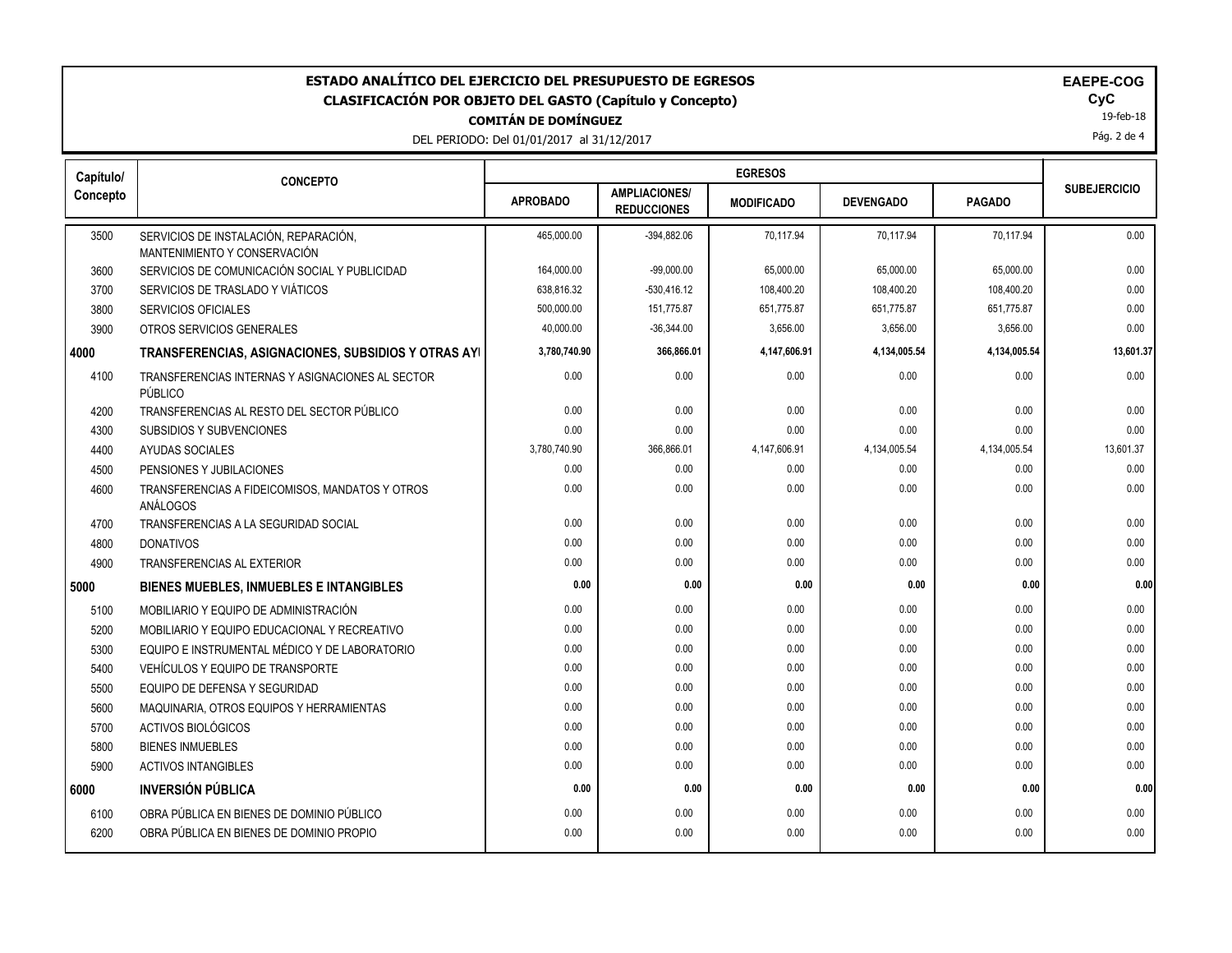| <b>EGRESOS</b><br>Capítulo/<br><b>CONCEPTO</b><br><b>SUBEJERCICIO</b><br><b>AMPLIACIONES/</b><br><b>APROBADO</b><br><b>DEVENGADO</b><br><b>PAGADO</b><br><b>MODIFICADO</b><br><b>REDUCCIONES</b><br>6300<br>0.00<br>0.00<br>0.00<br>0.00<br>0.00<br>0.00<br>PROYECTOS PRODUCTIVOS Y ACCIONES DE FOMENTO<br>0.00<br>0.00<br>0.00<br>0.00<br>0.00<br><b>INVERSIONES FINANCIERAS Y OTRAS PROVISIONES</b><br>0.00<br>0.00<br>0.00<br>0.00<br>0.00<br>7100<br>0.00<br>INVERSIONES PARA EL FOMENTO DE ACTIVIDADES<br><b>PRODUCTIVAS</b><br>0.00<br>0.00<br>0.00<br>0.00<br>0.00<br>7200<br>ACCIONES Y PARTICIPACIONES DE CAPITAL<br>0.00<br>0.00<br>0.00<br>0.00<br>COMPRA DE TÍTULOS Y VALORES<br>0.00<br>0.00<br>0.00<br>7300<br>CONCESIÓN DE PRÉSTAMOS<br>0.00<br>7400<br>0.00<br>0.00<br>0.00<br>0.00<br>0.00<br>0.00<br>0.00<br>0.00<br>0.00<br>0.00<br>0.00<br>7500<br>INVERSIONES EN FIDEICOMISOS, MANDATOS Y OTROS<br><b>ANÁLOGOS</b><br>0.00<br>0.00<br>0.00<br>0.00<br>0.00<br>$0.00\,$<br>7600<br>OTRAS INVERSIONES FINANCIERAS<br>0.00<br>0.00<br>7900<br>0.00<br>0.00<br>0.00<br>0.00<br>PROVISIONES PARA CONTINGENCIAS Y OTRAS<br>EROGACIONES ESPECIALES<br>0.00<br>0.00<br>0.00<br>0.00<br>0.00<br><b>PARTICIPACIONES Y APORTACIONES</b><br>0.00<br>0.00<br><b>PARTICIPACIONES</b><br>0.00<br>0.00<br>0.00<br>0.00<br>8100<br>8300<br><b>APORTACIONES</b><br>0.00<br>0.00<br>0.00<br>0.00<br>0.00<br>0.00<br>0.00<br>0.00<br>0.00<br>0.00<br>0.00<br>0.00<br>8500<br><b>CONVENIOS</b><br><b>DEUDA PÚBLICA</b><br>0.00<br>0.00<br>0.00<br>0.00<br>0.00<br>0.00<br>0.00<br>0.00<br>0.00<br>AMORTIZACIÓN DE LA DEUDA PÚBLICA<br>0.00<br>0.00<br>9100<br>9200<br>INTERESES DE LA DEUDA PÚBLICA<br>0.00<br>0.00<br>0.00<br>0.00<br>0.00<br>0.00<br>0.00<br>0.00<br>0.00<br>0.00<br>0.00<br>COMISIONES DE LA DEUDA PÚBLICA<br>0.00<br>9300<br><b>GASTOS DE LA DEUDA PÚBLICA</b><br>0.00<br>0.00<br>0.00<br>0.00<br>0.00<br>0.00<br>9400<br>9500<br>COSTO POR COBERTURAS<br>0.00<br>0.00<br>0.00<br>0.00<br>0.00<br>0.00<br>0.00<br>0.00<br>0.00<br>0.00<br>0.00<br>0.00<br>9600<br>APOYOS FINANCIEROS<br>0.00<br>0.00<br>0.00<br>0.00<br>0.00<br>9900<br>ADEUDOS DE EJERCICIOS FISCALES ANTERIORES<br>0.00<br>(ADEFAS) | ESTADO ANALÍTICO DEL EJERCICIO DEL PRESUPUESTO DE EGRESOS<br>EAEPE-COG<br>CyC<br><b>CLASIFICACIÓN POR OBJETO DEL GASTO (Capítulo y Concepto)</b><br>19-feb-18<br><b>COMITÁN DE DOMÍNGUEZ</b><br>Pág. 3 de 4<br>DEL PERIODO: Del 01/01/2017 al 31/12/2017 |  |  |  |  |  |  |      |
|---------------------------------------------------------------------------------------------------------------------------------------------------------------------------------------------------------------------------------------------------------------------------------------------------------------------------------------------------------------------------------------------------------------------------------------------------------------------------------------------------------------------------------------------------------------------------------------------------------------------------------------------------------------------------------------------------------------------------------------------------------------------------------------------------------------------------------------------------------------------------------------------------------------------------------------------------------------------------------------------------------------------------------------------------------------------------------------------------------------------------------------------------------------------------------------------------------------------------------------------------------------------------------------------------------------------------------------------------------------------------------------------------------------------------------------------------------------------------------------------------------------------------------------------------------------------------------------------------------------------------------------------------------------------------------------------------------------------------------------------------------------------------------------------------------------------------------------------------------------------------------------------------------------------------------------------------------------------------------------------------------------------------------------------------------------------------------------------------------------------------------------------------------------------------------------------------------------------------|----------------------------------------------------------------------------------------------------------------------------------------------------------------------------------------------------------------------------------------------------------|--|--|--|--|--|--|------|
|                                                                                                                                                                                                                                                                                                                                                                                                                                                                                                                                                                                                                                                                                                                                                                                                                                                                                                                                                                                                                                                                                                                                                                                                                                                                                                                                                                                                                                                                                                                                                                                                                                                                                                                                                                                                                                                                                                                                                                                                                                                                                                                                                                                                                           |                                                                                                                                                                                                                                                          |  |  |  |  |  |  |      |
|                                                                                                                                                                                                                                                                                                                                                                                                                                                                                                                                                                                                                                                                                                                                                                                                                                                                                                                                                                                                                                                                                                                                                                                                                                                                                                                                                                                                                                                                                                                                                                                                                                                                                                                                                                                                                                                                                                                                                                                                                                                                                                                                                                                                                           | Concepto                                                                                                                                                                                                                                                 |  |  |  |  |  |  |      |
|                                                                                                                                                                                                                                                                                                                                                                                                                                                                                                                                                                                                                                                                                                                                                                                                                                                                                                                                                                                                                                                                                                                                                                                                                                                                                                                                                                                                                                                                                                                                                                                                                                                                                                                                                                                                                                                                                                                                                                                                                                                                                                                                                                                                                           |                                                                                                                                                                                                                                                          |  |  |  |  |  |  |      |
|                                                                                                                                                                                                                                                                                                                                                                                                                                                                                                                                                                                                                                                                                                                                                                                                                                                                                                                                                                                                                                                                                                                                                                                                                                                                                                                                                                                                                                                                                                                                                                                                                                                                                                                                                                                                                                                                                                                                                                                                                                                                                                                                                                                                                           | 7000                                                                                                                                                                                                                                                     |  |  |  |  |  |  | 0.00 |
|                                                                                                                                                                                                                                                                                                                                                                                                                                                                                                                                                                                                                                                                                                                                                                                                                                                                                                                                                                                                                                                                                                                                                                                                                                                                                                                                                                                                                                                                                                                                                                                                                                                                                                                                                                                                                                                                                                                                                                                                                                                                                                                                                                                                                           |                                                                                                                                                                                                                                                          |  |  |  |  |  |  |      |
|                                                                                                                                                                                                                                                                                                                                                                                                                                                                                                                                                                                                                                                                                                                                                                                                                                                                                                                                                                                                                                                                                                                                                                                                                                                                                                                                                                                                                                                                                                                                                                                                                                                                                                                                                                                                                                                                                                                                                                                                                                                                                                                                                                                                                           |                                                                                                                                                                                                                                                          |  |  |  |  |  |  |      |
|                                                                                                                                                                                                                                                                                                                                                                                                                                                                                                                                                                                                                                                                                                                                                                                                                                                                                                                                                                                                                                                                                                                                                                                                                                                                                                                                                                                                                                                                                                                                                                                                                                                                                                                                                                                                                                                                                                                                                                                                                                                                                                                                                                                                                           |                                                                                                                                                                                                                                                          |  |  |  |  |  |  |      |
|                                                                                                                                                                                                                                                                                                                                                                                                                                                                                                                                                                                                                                                                                                                                                                                                                                                                                                                                                                                                                                                                                                                                                                                                                                                                                                                                                                                                                                                                                                                                                                                                                                                                                                                                                                                                                                                                                                                                                                                                                                                                                                                                                                                                                           |                                                                                                                                                                                                                                                          |  |  |  |  |  |  |      |
|                                                                                                                                                                                                                                                                                                                                                                                                                                                                                                                                                                                                                                                                                                                                                                                                                                                                                                                                                                                                                                                                                                                                                                                                                                                                                                                                                                                                                                                                                                                                                                                                                                                                                                                                                                                                                                                                                                                                                                                                                                                                                                                                                                                                                           |                                                                                                                                                                                                                                                          |  |  |  |  |  |  |      |
|                                                                                                                                                                                                                                                                                                                                                                                                                                                                                                                                                                                                                                                                                                                                                                                                                                                                                                                                                                                                                                                                                                                                                                                                                                                                                                                                                                                                                                                                                                                                                                                                                                                                                                                                                                                                                                                                                                                                                                                                                                                                                                                                                                                                                           |                                                                                                                                                                                                                                                          |  |  |  |  |  |  |      |
|                                                                                                                                                                                                                                                                                                                                                                                                                                                                                                                                                                                                                                                                                                                                                                                                                                                                                                                                                                                                                                                                                                                                                                                                                                                                                                                                                                                                                                                                                                                                                                                                                                                                                                                                                                                                                                                                                                                                                                                                                                                                                                                                                                                                                           |                                                                                                                                                                                                                                                          |  |  |  |  |  |  |      |
|                                                                                                                                                                                                                                                                                                                                                                                                                                                                                                                                                                                                                                                                                                                                                                                                                                                                                                                                                                                                                                                                                                                                                                                                                                                                                                                                                                                                                                                                                                                                                                                                                                                                                                                                                                                                                                                                                                                                                                                                                                                                                                                                                                                                                           | 8000                                                                                                                                                                                                                                                     |  |  |  |  |  |  | 0.00 |
|                                                                                                                                                                                                                                                                                                                                                                                                                                                                                                                                                                                                                                                                                                                                                                                                                                                                                                                                                                                                                                                                                                                                                                                                                                                                                                                                                                                                                                                                                                                                                                                                                                                                                                                                                                                                                                                                                                                                                                                                                                                                                                                                                                                                                           |                                                                                                                                                                                                                                                          |  |  |  |  |  |  |      |
|                                                                                                                                                                                                                                                                                                                                                                                                                                                                                                                                                                                                                                                                                                                                                                                                                                                                                                                                                                                                                                                                                                                                                                                                                                                                                                                                                                                                                                                                                                                                                                                                                                                                                                                                                                                                                                                                                                                                                                                                                                                                                                                                                                                                                           |                                                                                                                                                                                                                                                          |  |  |  |  |  |  |      |
|                                                                                                                                                                                                                                                                                                                                                                                                                                                                                                                                                                                                                                                                                                                                                                                                                                                                                                                                                                                                                                                                                                                                                                                                                                                                                                                                                                                                                                                                                                                                                                                                                                                                                                                                                                                                                                                                                                                                                                                                                                                                                                                                                                                                                           |                                                                                                                                                                                                                                                          |  |  |  |  |  |  |      |
|                                                                                                                                                                                                                                                                                                                                                                                                                                                                                                                                                                                                                                                                                                                                                                                                                                                                                                                                                                                                                                                                                                                                                                                                                                                                                                                                                                                                                                                                                                                                                                                                                                                                                                                                                                                                                                                                                                                                                                                                                                                                                                                                                                                                                           | 9000                                                                                                                                                                                                                                                     |  |  |  |  |  |  | 0.00 |
|                                                                                                                                                                                                                                                                                                                                                                                                                                                                                                                                                                                                                                                                                                                                                                                                                                                                                                                                                                                                                                                                                                                                                                                                                                                                                                                                                                                                                                                                                                                                                                                                                                                                                                                                                                                                                                                                                                                                                                                                                                                                                                                                                                                                                           |                                                                                                                                                                                                                                                          |  |  |  |  |  |  |      |
|                                                                                                                                                                                                                                                                                                                                                                                                                                                                                                                                                                                                                                                                                                                                                                                                                                                                                                                                                                                                                                                                                                                                                                                                                                                                                                                                                                                                                                                                                                                                                                                                                                                                                                                                                                                                                                                                                                                                                                                                                                                                                                                                                                                                                           |                                                                                                                                                                                                                                                          |  |  |  |  |  |  |      |
|                                                                                                                                                                                                                                                                                                                                                                                                                                                                                                                                                                                                                                                                                                                                                                                                                                                                                                                                                                                                                                                                                                                                                                                                                                                                                                                                                                                                                                                                                                                                                                                                                                                                                                                                                                                                                                                                                                                                                                                                                                                                                                                                                                                                                           |                                                                                                                                                                                                                                                          |  |  |  |  |  |  |      |
|                                                                                                                                                                                                                                                                                                                                                                                                                                                                                                                                                                                                                                                                                                                                                                                                                                                                                                                                                                                                                                                                                                                                                                                                                                                                                                                                                                                                                                                                                                                                                                                                                                                                                                                                                                                                                                                                                                                                                                                                                                                                                                                                                                                                                           |                                                                                                                                                                                                                                                          |  |  |  |  |  |  |      |
|                                                                                                                                                                                                                                                                                                                                                                                                                                                                                                                                                                                                                                                                                                                                                                                                                                                                                                                                                                                                                                                                                                                                                                                                                                                                                                                                                                                                                                                                                                                                                                                                                                                                                                                                                                                                                                                                                                                                                                                                                                                                                                                                                                                                                           |                                                                                                                                                                                                                                                          |  |  |  |  |  |  |      |
|                                                                                                                                                                                                                                                                                                                                                                                                                                                                                                                                                                                                                                                                                                                                                                                                                                                                                                                                                                                                                                                                                                                                                                                                                                                                                                                                                                                                                                                                                                                                                                                                                                                                                                                                                                                                                                                                                                                                                                                                                                                                                                                                                                                                                           |                                                                                                                                                                                                                                                          |  |  |  |  |  |  |      |
|                                                                                                                                                                                                                                                                                                                                                                                                                                                                                                                                                                                                                                                                                                                                                                                                                                                                                                                                                                                                                                                                                                                                                                                                                                                                                                                                                                                                                                                                                                                                                                                                                                                                                                                                                                                                                                                                                                                                                                                                                                                                                                                                                                                                                           |                                                                                                                                                                                                                                                          |  |  |  |  |  |  |      |